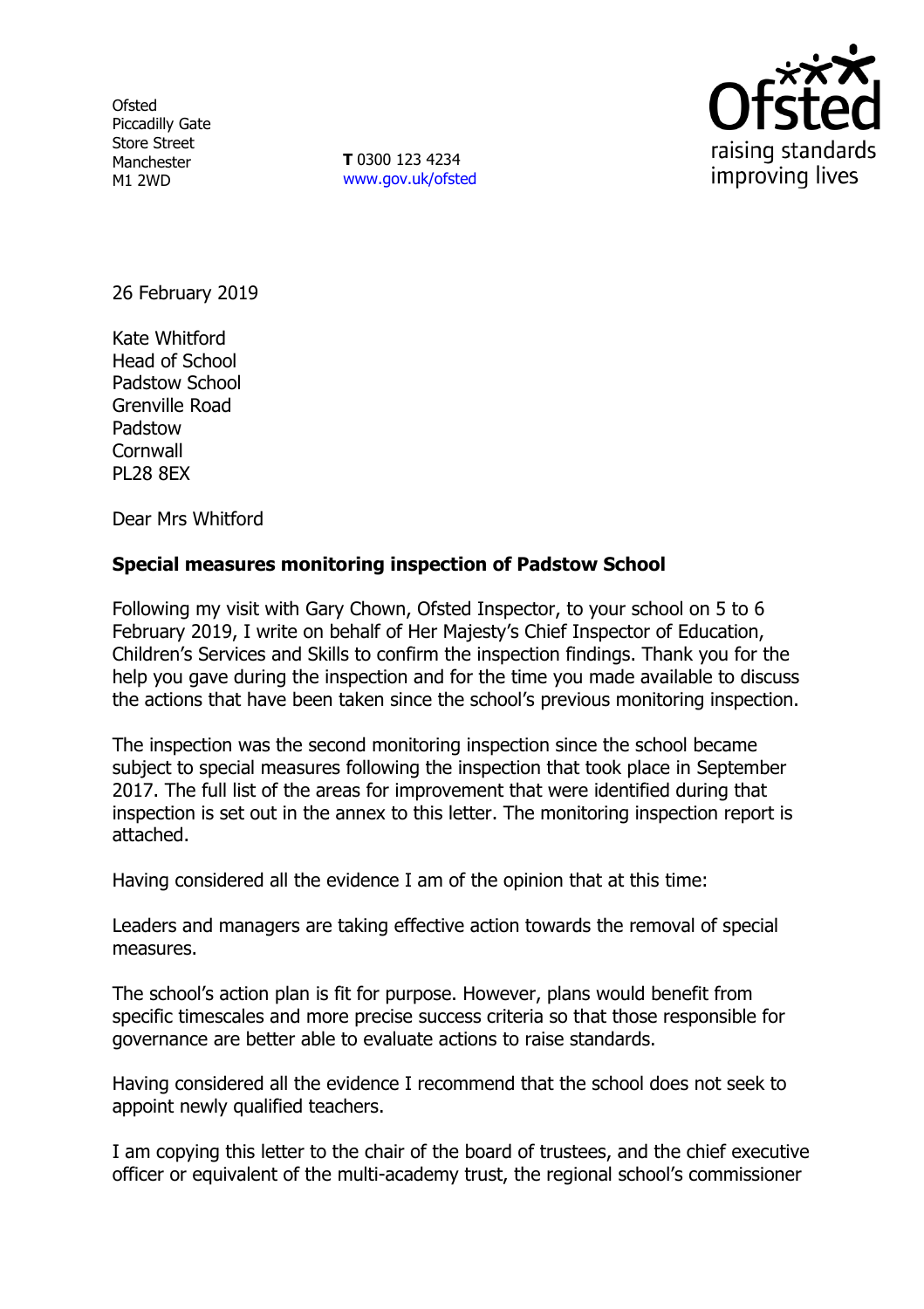

and the director of children's services for Cornwall. This letter will be published on the Ofsted website.

Yours sincerely

Tracy Hannon

# **Her Majesty's Inspector**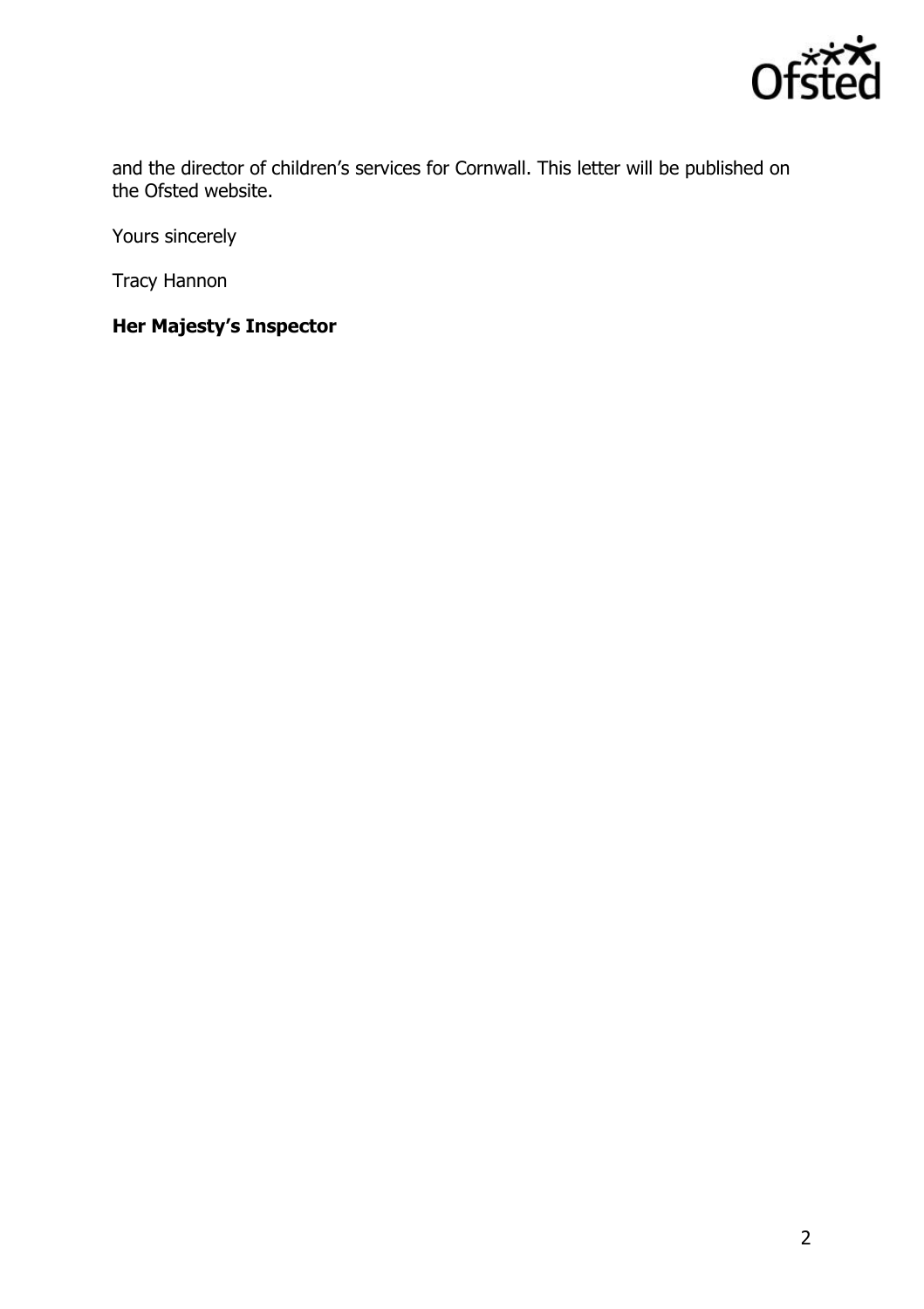

#### **Annex**

# **The areas for improvement identified during the inspection that took place in September 2017.**

- An external review of governance and the school's use of the pupil premium should be undertaken in order to assess how these aspects of leadership and management may be improved.
- **IMPROVE LEADERSHIP and management by ensuring that:** 
	- evaluations of the quality of teaching and pupils' progress are accurate
	- those responsible for governance at all levels hold school leaders to account for improving the school
	- those responsible for governance check the accuracy of the information they receive about the school's performance and make sure that actions bring about the rapid improvement.
- $\blacksquare$  Rapidly improve the quality of teaching and learning so that it is consistently good or better by ensuring that teachers:
	- make accurate assessments of how well pupils are developing their skills and understanding
	- use assessments effectively to ensure that teaching and learning build on what pupils already know, can do and understand and so enable them to make rapid progress
	- provide teaching and learning that motivate and challenge pupils to engage fully in their work and become resilient, effective learners
	- check that all pupils understand the guidance they receive and heed this advice
	- fully support children in the early years to develop their learning in mathematics and writing.
- Improve pupils' progress and raise attainment throughout the school by:
	- making sure that all pupils across the range of abilities and starting points make at least good progress
	- addressing shortcomings in pupils' arithmetical knowledge and developing pupils' ability to reason mathematically and apply their mathematical skills to solve problems
	- improving pupils' reading skills by encouraging them to more readily use and apply their phonics understanding when tackling new words
	- further developing pupils' spelling, punctuation and handwriting skills.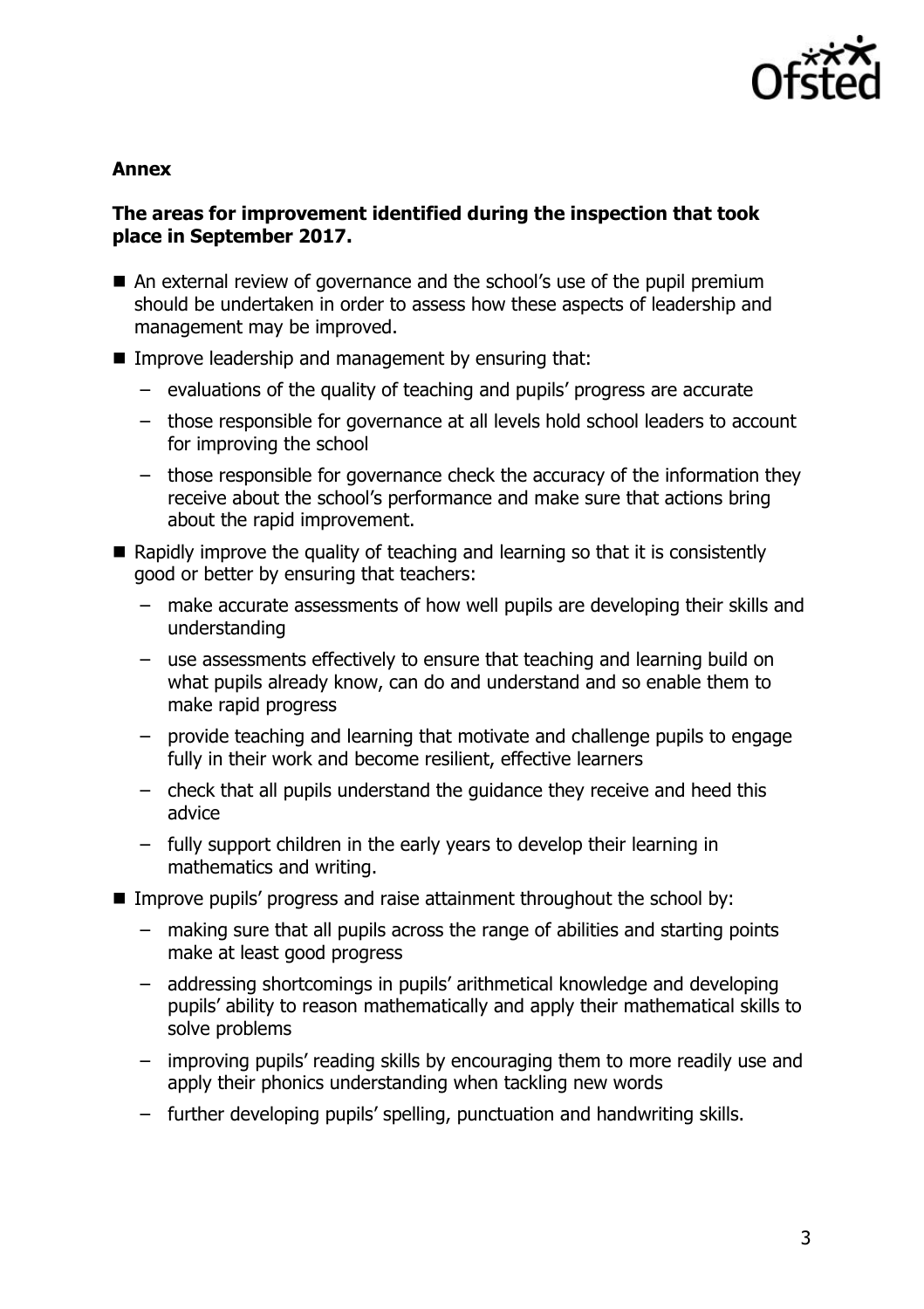

# **Report on the second monitoring inspection on 5 February 2019 to 6 February 2019**

# **Evidence**

Inspectors observed the school's work, scrutinised documents and met with the head of school, the school's strategic partner and other leaders, including the school's leader of special educational needs. Discussions were held with pupils and parents.

# **Context**

Since the section 5 inspection, the trust has further strengthened the governance of the school. Trust leaders have refined the trust's scheme of delegation, roles and responsibilities so that leaders at all levels are clear about what they are accountable for and to whom they are accountable. Leaders have appointed a new Year 5 teacher, who holds responsibility for the leadership of mathematics in the school. The teaching team is more stable. There are long-term temporary staff in place to cover the two long-term staff absences.

# **The effectiveness of leadership and management**

The board and trust-wide leaders have an accurate view of the school's effectiveness. They continue to hold senior leaders to account for the progress that pupils make and have increasingly high expectations. Hub councillors and the Academy Improvement Group (AIG) receive information from leaders and conduct their own monitoring and evaluation activities. As a result, they have confidence in leaders' ability to improve the quality of education.

The external review of the school's expenditure of pupil premium has now taken place. Leaders have started to implement measures to ensure that teachers remove barriers to learning for this group of pupils. This work is developing. There is more to be done to ensure that more disadvantaged pupils make good progress to reach the higher standard.

Staff morale is good and much improved. The head of school has been successful in implementing a thorough approach to supporting teachers. She provides clear advice and guidance. In particular, her work to raise teachers' expectations of what pupils can do has meant that more pupils are working at the standards expected for their age than previously. Nonetheless, the legacy of weak teaching remains across the school.

The pace of improvement has gathered momentum. For example, leaders have embedded their strategy for mathematics so that there is a more consistent approach in the teaching of mathematics. Both the appointment of a middle leader for mathematics, and work from trust leaders, have strengthened teaching in this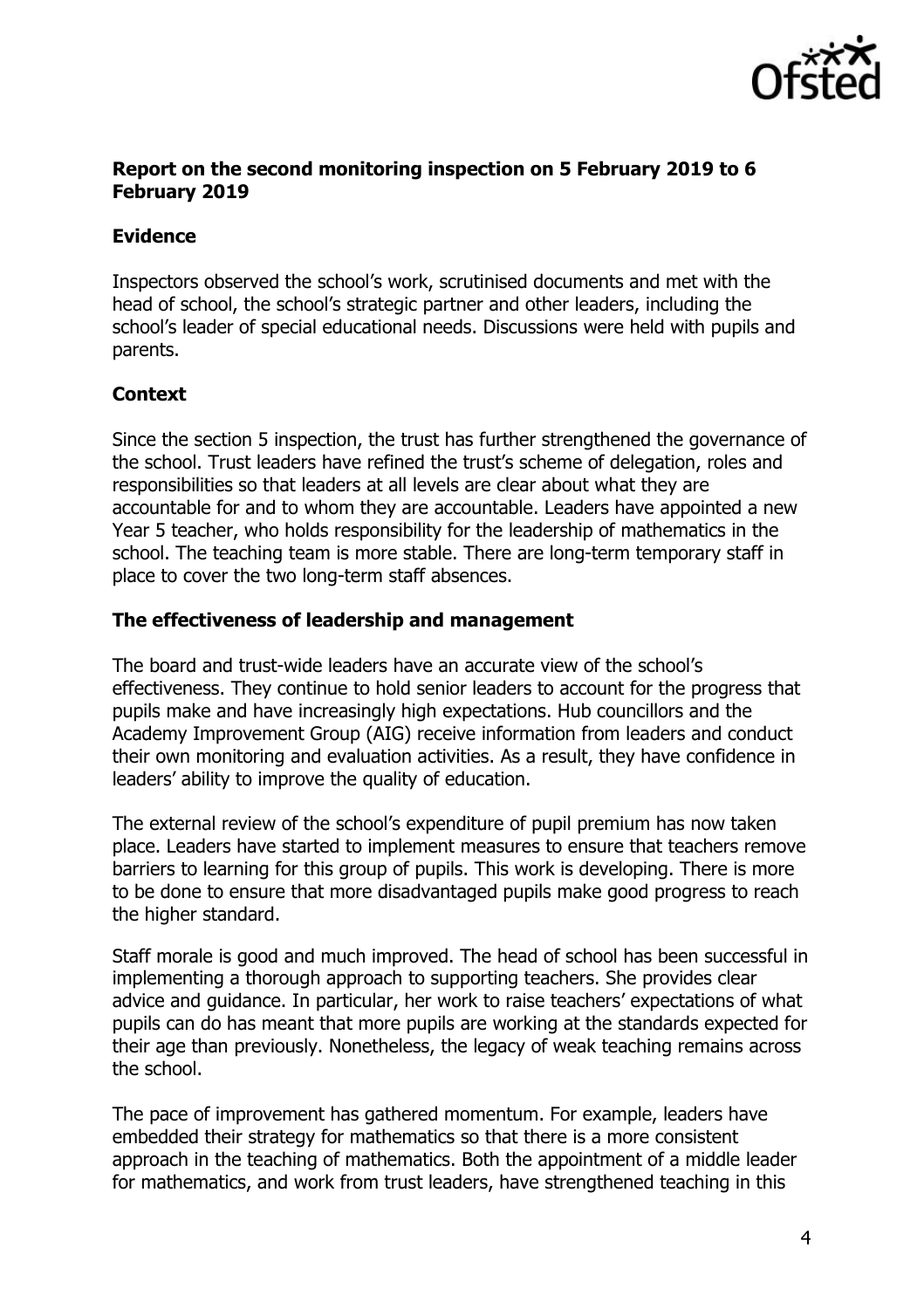

area. Teachers are now much clearer about what pupils in their year groups should know, understand and be able to do. Pupils apply their mathematical reasoning to solve problems effectively. However, lack of fluency in applying their knowledge of number facts remains a barrier in some year groups.

Leaders have been highly successful in training support staff. Teaching assistants are skilled and provide high-quality support for pupils. The additional support these adults provide is helping to close gaps in pupils' knowledge and understanding.

Leaders are acutely aware that the school's curriculum beyond English and mathematics needs an overhaul. The head of school has provided teachers with the necessary national curriculum guidance so that teachers 'cover' the necessary subject knowledge. Leaders recognise that this work is embryonic and that more needs to be done to ensure that teachers have clear expectations of what pupils should know and understand by the end of each unit of work.

Most of the parents inspectors spoke to during the two days were highly positive about the school's improved communication and the stability of staffing. Most parents told inspectors that their children were happier and learning more. They appreciated the swift start to the day and the increased focus on pupils' reading.

The leader for special educational needs has made teachers aware of their responsibilities to plan and support pupils with special educational needs and/or disabilities (SEND). The school is now better placed to identify pupils' needs and, in some year groups, pupils thrive. However, inconsistencies remain in the quality of teaching and support that pupils with SEND receive. A few parents told us that staff communication about their child's needs could still improve. Inspectors agree that, though there has been some improvement, there is still more to do. This will be a focus for my next visit.

#### **Quality of teaching, learning and assessment**

Leaders continue to work with teachers to improve the quality of teaching and learning. Teaching staff are increasingly confident when assessing what pupils know, understand and can do in reading, writing and mathematics. However, the use of assessment in classes to plan and adapt learning to meet pupils' needs is still not the norm. As a result, the most able pupils, including the most able disadvantaged pupils, are not challenged sufficiently. Similarly, pupils with previously lower-than-average attainment continue to struggle.

For those pupils who are furthest behind in mathematics and writing, staff have been forensic in their analysis of the aspects that pupils have either missed or not grasped. Additional teaching sessions have been arranged to help pupils catch up. These sessions are highly effective because leaders have ensured that the staff who are leading these sessions have received the training they need.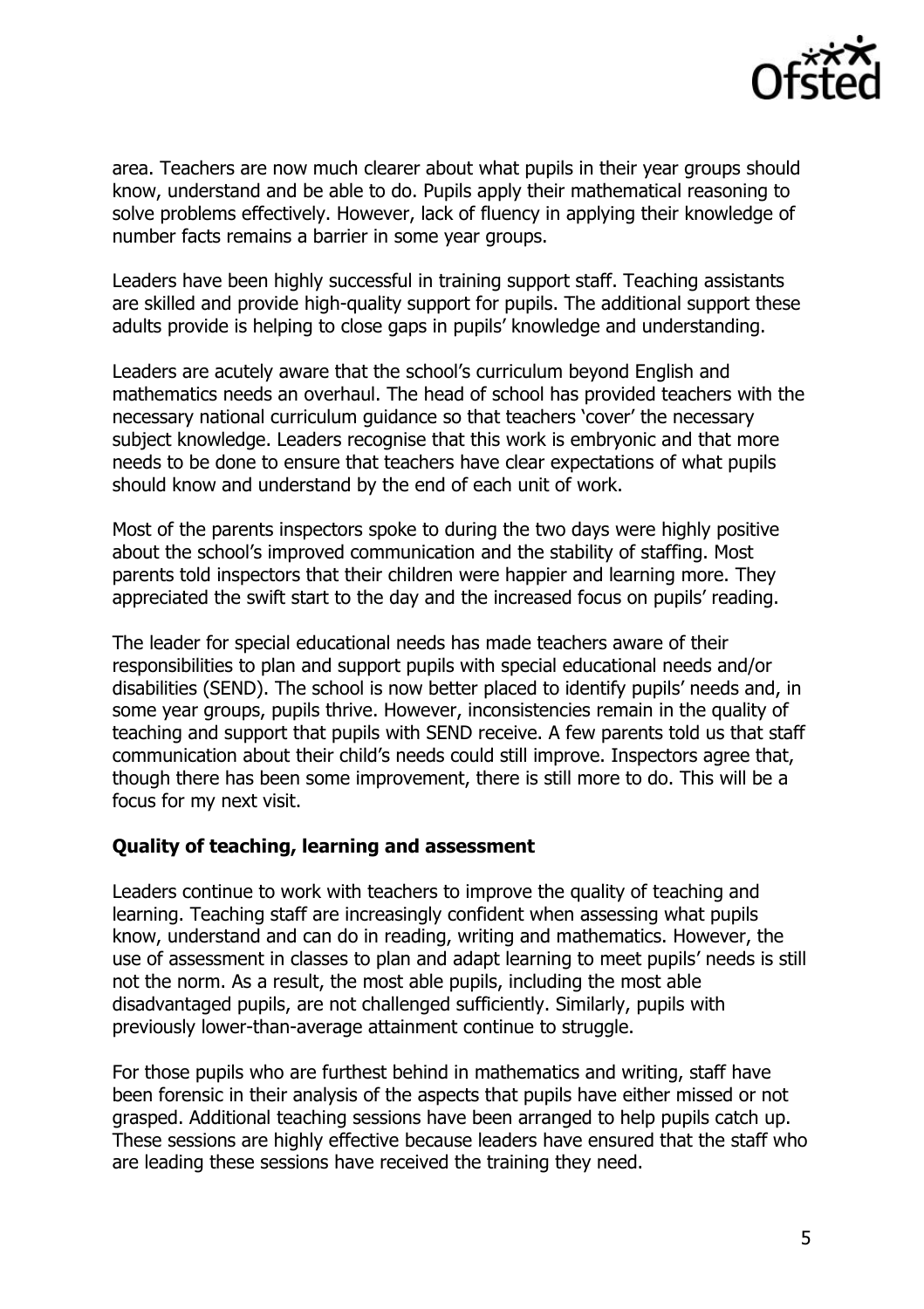

Teachers have been successful in improving pupils' ability to read with understanding. Leaders have insisted on teachers using high-quality texts and that teachers read to pupils at least daily. Pupils' writing reflects their wide reading. They apply the new vocabulary they learn well, when they write descriptively. However, work to improve pupils' spelling, punctuation and grammar is not firmly established across the school. Pupils' writing suffers as a result.

In the Reception class, the outdoor learning environment and the internal spaces allow for a range of activities to be organised in a stimulating and effective way. Children settle quickly to activities and sustain their concentration well. A wide variety of resources are available to the pupils to engage in the different areas of the early years curriculum. However, as with other year groups in the school, teachers' assessment in the Reception class is not used to plan future learning in a way that ensures that children build on what they already know, can do and understand. The most able children are not always sufficiently challenged in writing and number.

#### **Personal development, behaviour and welfare**

Pupils continue to have a clear understanding of bullying and most recognise the difference between bullying and the occasional unkind behaviours that some pupils show. Pupils spoke confidently to one inspector about how to keep themselves safe. They talk openly about whom they can speak to if there is a problem, and they feel confident that issues will be dealt with. Most pupils say that behaviour is much better and that the school environment is calmer. Pupils move safely and sensibly around the school.

The school's approach to managing pupils' behaviour is effective. There are fewer incidents of poor behaviour. In most classes, pupils generally respond well to teachers' clear expectations, praise and encouragement. A few pupils still struggle to sustain their concentration in class. Teaching staff are not always attentive to this, and so pupils' behaviour deteriorates. However, this is unusual. Whereas previously some pupils had very poor attitudes towards their learning, better teaching is now developing motivated and interested pupils who are keen to learn. In most year groups, pupils' work in books shows that pupils are taking a greater pride in their work.

Pupils' overall attendance remains too low and below the national average. Leaders do not take a strong enough stance on pupils' absence. Too many parents take their children on holidays during term time. In addition, too many pupils, including those who are disadvantaged, are persistently absent from school. Although leaders have implemented a rigorous approach to checking the welfare of these pupils, more needs to be done to encourage better attendance.